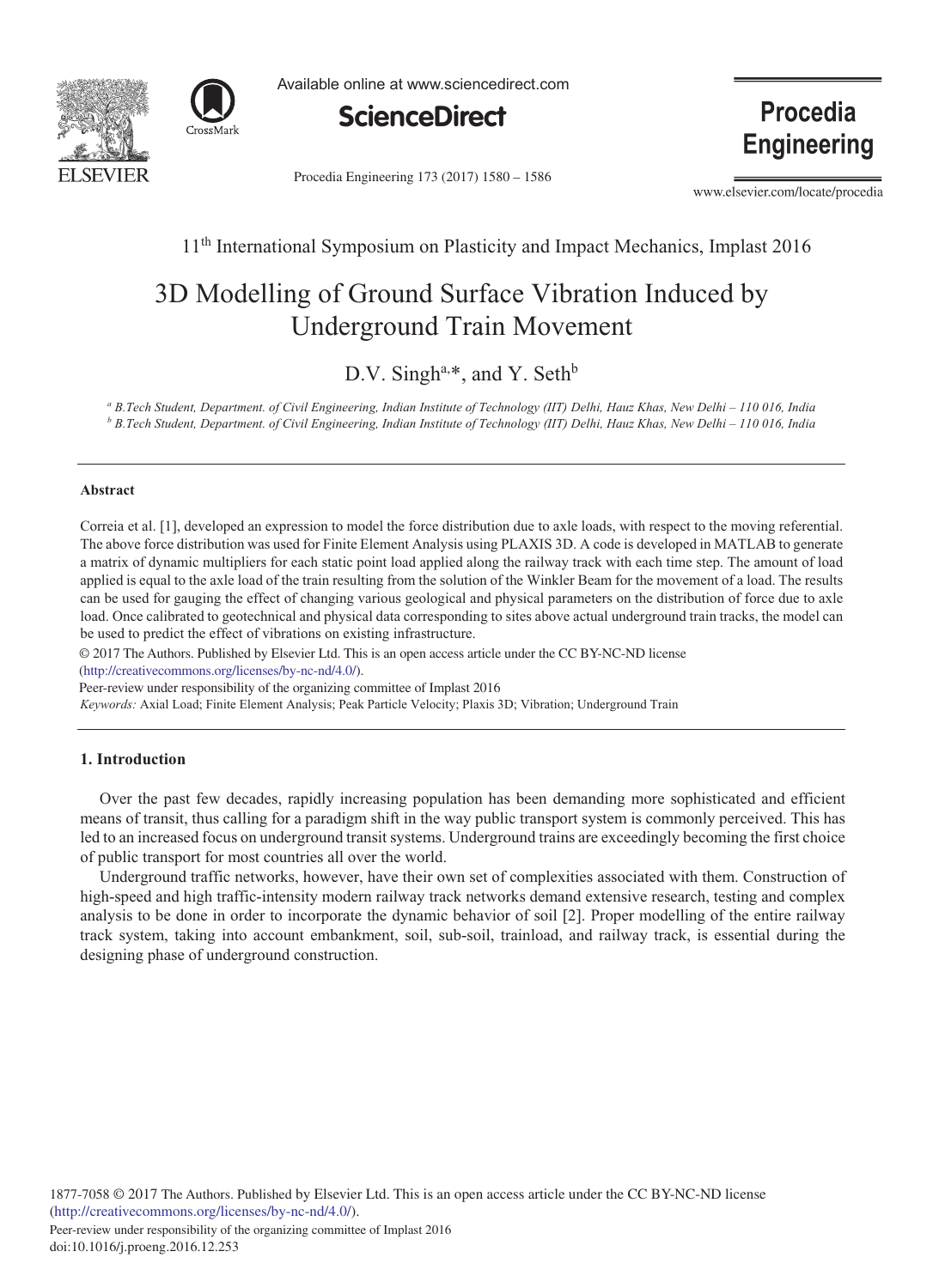Rail track design is one of the most complex soil-structure interaction problems to analyze. The various elements in design process comprise [3]: (1) multi-axle loading varying in magnitude and frequency; (2) deformable rails attached to deformable sleepers with flexible fixings and sleeper spacing which can be varied; (3) properties and thickness of ballast, sub-ballast, and prepared subgrade (if adopted); (4) properties of underlying soil subgrade layers.

This paper is aimed at giving an account of numerical modelling of soil behavior in PLAXIS 3D by simulating the train movement on a soil strata of given soil characteristics.

The effect of a moving load on a soil stratum is much different and much less investigated as opposed to a static load. A moving load causes repeated loading and unloading of any section of soil and thus may lead to significantly higher displacements in soil. The net cumulative inelastic deformation occurred in soil is dependent on a number of parameters, namely, soil and sub soil characteristics, track irregularities, vibrations induced by moving trains, load applied, frequency of loading-unloading cycle, embankment characteristics, etc. Although small amount of settling of railway tracks may be acceptable, very often a differential settlement in both tracks is observed, primarily due to nonuniformity of soil strata and external factors (like the load applied, etc.). This differential settlement is primarily responsible for degradation of railway tracks [4].

Fast moving trains require careful analysis to estimate differential settlement in order to prevent them from derailing during their run. Another consideration to be made here is the dynamic response of soils to fast moving trains. After a certain critical speed (function of the soil strata), a dynamic amplification factor needs to be considered (to be multiplied with load) for estimating displacements [5].

For the purposes of this paper, we have considered trains operating below critical velocity thus avoiding the need to use a dynamic amplification factor.

| Nomenclature |                                                           |  |
|--------------|-----------------------------------------------------------|--|
| L            | Characteristic length                                     |  |
| $L_T$        | Maximum distance between extremity axles                  |  |
| F(s)         | Load distribution as a function of the spatial variable s |  |
| $\rm{F}_{e}$ | Force corresponding to the axle (axle load)               |  |
| $F_{net}$    | Net axial force                                           |  |
| S            | Coordinate with respect to the moving load                |  |
| t            | Time                                                      |  |
| $V_0$        | Train speed                                               |  |
| $V_{Z}$      | Vertical Velocity                                         |  |
| X            | position of train in global coordinate                    |  |

#### **2. Model Formulation**

The results presented in this report are based on 3D modelling using Plaxis 3D software, coupled with an extension of the 2D mathematical model presented by Correia et al. [1] on dynamic analysis of rail track for high speed trains.

# *2.1. Mathematical Model*

Plane strain conditions are assumed for the calculations. Since a point load in plane stress conditions translated to a distributed load in a three dimensional model, the following simplifications and assumptions to limit its validity to the distances reported in Gutowski et al. [6]:

First, the validity of the linear load is assumed to be limited to a distance of  $d = L_7/\pi$ . This essentially means that the results obtained by Correia et al. [1] using a 2D approach were considered to be valid up to a distance d.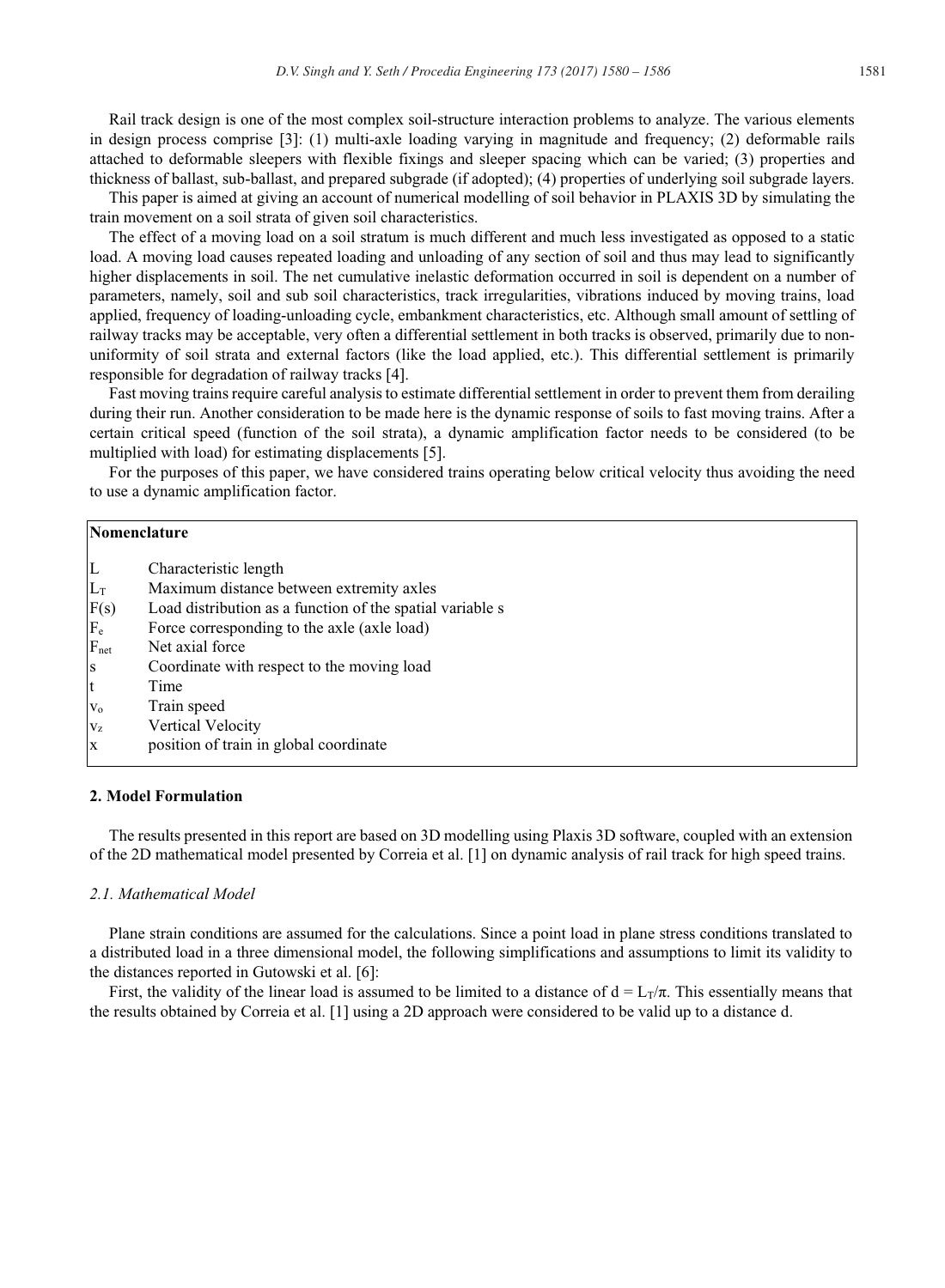

Fig. 1. Load distribution due to a single axle (from [1])

Additionally, the response of the railway track to the application of point loads is also factored. By virtue of the stiffness of the railroad, the applied point load is felt as a distributed load by the track. Correia et al. [1] argue that the exact shape of the curve of distributed load (at velocities less than critical velocity) would be a function of the speed of moving load, but it assumes this general shape for all velocities less than critical velocity. It tends to be thinner and less spread out for higher velocities, whereas in case of lower velocities the peak load is realized gradually. In case of velocities greater than critical speed, the peak load is realized after the axle has passed over that point, thus creating an unsymmetrical distribution of load with time.

Thirdly, a mathematical function is needed to model how the axle load is distributed over time, given the subcritical velocity of the train. Correia et al. [1] used a simple approach by considering the solution for the Winkler beam. The distribution of load over time is calculated using Eq. (1)

$$
F(s) = \left(\frac{F_e}{2L}\right) \left(e^{\frac{|s|}{|L|}}\right) \left(\cos\left|\frac{s}{L}\right| + \sin\left|\frac{s}{L}\right|\right) \tag{1}
$$

A possible approach to define the load distribution can be considered, admitting a distribution adjusted to the sleeper spacing as is considered in the Japanese regulations. In accordance with this document, a changeable part between 40 and 60% of the load is distributed to the adjacent sleepers [1]. The value of moving referential is calculated using Eq.  $(2)$ 

$$
s = \left(\frac{1}{L}\right) \cdot \left(x - v_{\text{of}}\right) \tag{2}
$$

Thus, for s=0 one has 60% of the axle load, L=0.831 will be obtained. The load distribution corresponding to each axle is presented in Fig. 1 for a unitary load.

The net effect of all axles is incorporated using principle of superposition:

$$
F_{net} = \sum F_i
$$
 (3)

Also, it is important to note that the modelling must be started sometime before the train arrives at the first section of calculation, since its effect starts before it reaches that section. Accordingly, the computation must end sometime after the last axle has passed the last section of calculation. This spare time is calculated by dividing the distance up to which the effect of an axle load is considered with the velocity of the train [1]. This distance is called as 'spare distance'.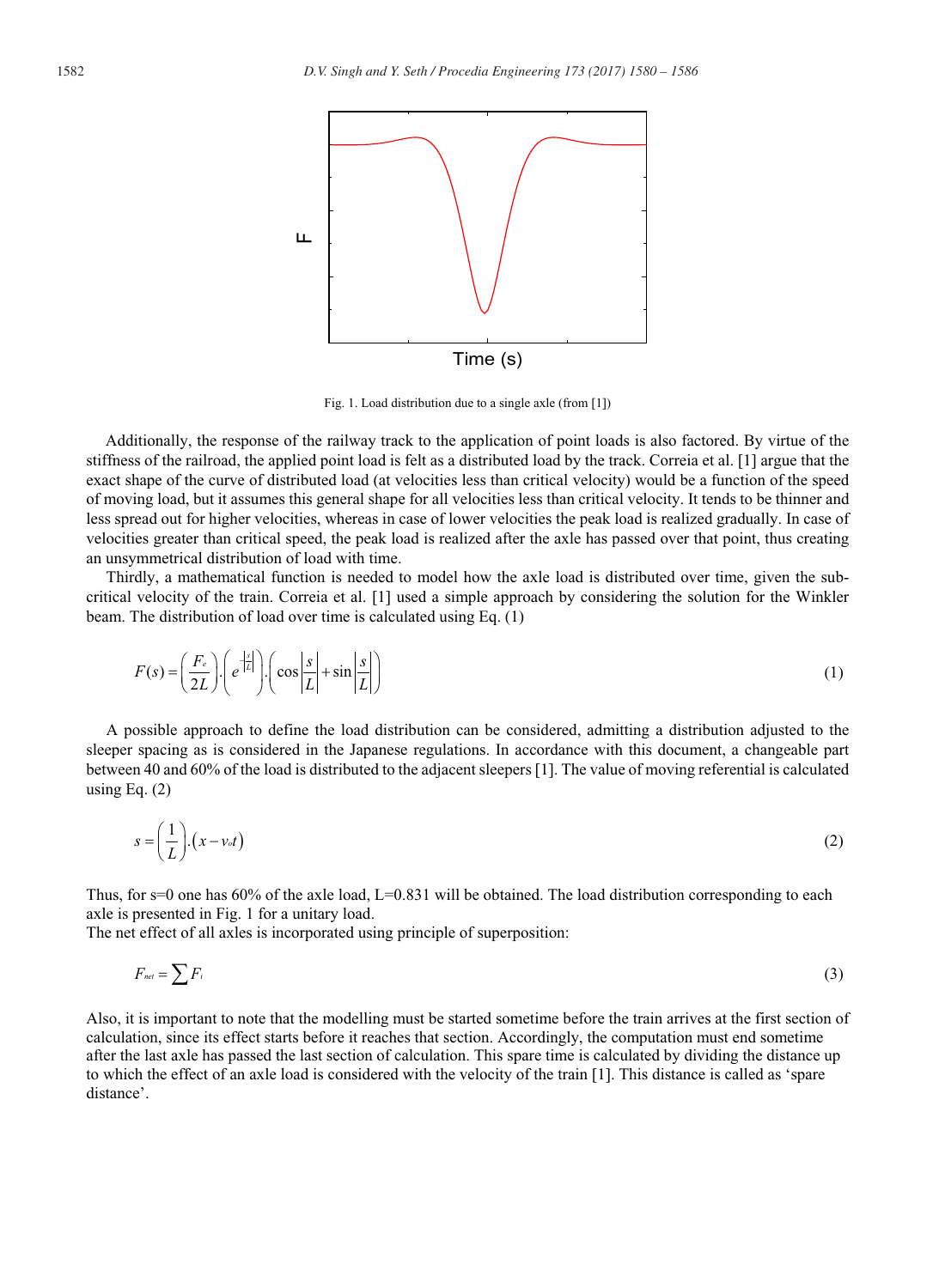Each axle load here is considered to be same. The difference in peak value occurs due to placement of axle loads relative to each other; if axles are close by, then higher peaks are obtained by superposition of several loads.

# **3. Plaxis 3D Model**

# *3.1. Geometry of 3D-model*

A 40 m x 40 m x 25 m soil strata was considered for modelling. Standard fixities and absorbent boundaries were applied to reduce wave reflection at the boundaries. A typical railway track with rails, rail clips (rail fastening system), and sleepers resting on ballast and subsoil with different soil layers was modelled in Plaxis.

Circular twin tunnels of 2.85 m radius were created at a depth of 20 m below the ground, using the Plaxis 3D 'Create Tunnel' command. Concrete lining of 0.25 m, with 'Linear Elastic' material model, was provided.

The rail is modelled as a beam element of length 50 m with rectangular cross-section, with its properties resembling standard UIC 60 rail. The rail clips are modelled as node to node anchor elements. Each sleeper is connected to the rail with two rail clips. The standard B70 sleeper is modelled as beam element with required moment of inertia and area. 67 sleepers with a 60 cm center-to-center distance are provided. Fig. 2 shows the model in Plaxis 3D. The needed parameters for modelling of beam element are listed in Table 1.

Table 1. Properties adapted in Plaxis 3D for rail and sleeper

| Parameter                                        | Unit                 | Rail                   | Sleeper               |
|--------------------------------------------------|----------------------|------------------------|-----------------------|
| Cross Section Area (A)                           | $\lceil m^2 \rceil$  | $7.7 \times 10^{-3}$   | $5.13 \times 10^{-2}$ |
| Unit Weight                                      | [kN/m <sup>3</sup> ] | 78                     | 25                    |
| Young's Modulus                                  | $[kN/m^3]$           | $200x10^6$             | $36x10^{6}$           |
| Moment of inertia around the second axis $(I_3)$ | $\lceil m^4 \rceil$  | $3.055 \times 10^{-5}$ | 0.0253                |
| Moment of inertia around the third axis $(I_2)$  | $\lceil m^4 \rceil$  | $5.13 \times 10^{-6}$  | $2.45 \times 10^{-4}$ |

#### *3.2. Material Properties*

To define node to node anchor in Plaxis, the maximum forces that the element can carry in compression as well as in tension are required, along with the axial stiffness parameter [7]. The properties of rail clips are listed in Table 2.



Fig. 2. Details of the model.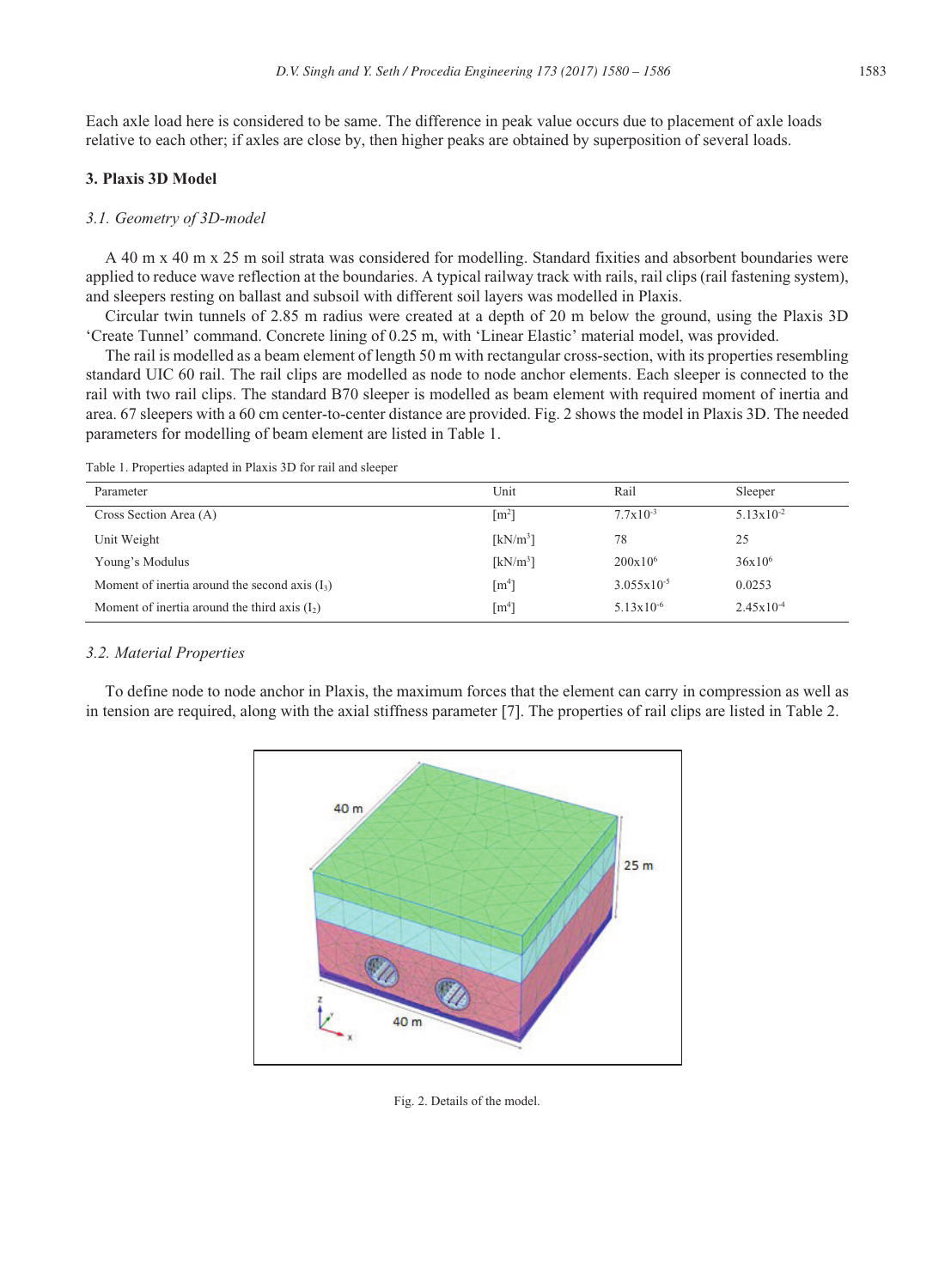A standard saturated and unsaturated density, Poisson's ratio, and shear modulus is used for modelling of soil behaviour with the linear elastic constitutive model. To model the soil behaviour with HS-small model, oedometric parameters, tangent parameters, unloading and reloading shear modulus, reference shear modulus, and shear strain along with some other basic and advanced parameters were calculated from secant modulus [8]. Material properties of different soil layers are given in Table 3, Table 4, and Table 5.

| Parameter                                                                                                |                                         |                                              |                               |                         | Unit                                                     |                   | Rail                      |                       |
|----------------------------------------------------------------------------------------------------------|-----------------------------------------|----------------------------------------------|-------------------------------|-------------------------|----------------------------------------------------------|-------------------|---------------------------|-----------------------|
| Maximum tension force $ F_{max,ten} $                                                                    |                                         |                                              |                               |                         | [kN]                                                     |                   | 312                       |                       |
| Maximum compression force $ F_{max.com} $<br>Axial stiffness (EA)                                        |                                         |                                              |                               |                         | [kN]                                                     |                   | 1716                      |                       |
|                                                                                                          |                                         |                                              |                               |                         | [kN]                                                     |                   |                           | $2x10^6$              |
| Table 3. Material properties of the clay layer                                                           |                                         |                                              |                               |                         |                                                          |                   |                           |                       |
| Model                                                                                                    | $\gamma_{\rm sat}$ [kN/m <sup>3</sup> ] | $\gamma_{\text{unsat}}$ [kN/m <sup>3</sup> ] | v'[.]                         | $\Phi$ '[°]             |                                                          | $C'[kN/m^2]$      | $\Psi$ [°]                | $E'[kN/m^2]$          |
| Mohr-Coulomb                                                                                             | 18                                      | 16                                           | 0.35                          | 25                      |                                                          | 5                 | $\theta$                  | $10x10^3$             |
| Table 4. Material properties of the sandy clay layer<br>Model<br>$\gamma_{\rm sat}$ [kN/m <sup>3</sup> ] |                                         |                                              |                               |                         | $\gamma_{\text{unsat}}$ [kN/m <sup>3</sup> ]<br>$v'$ [-] |                   | $E'$ [kN/m <sup>2</sup> ] |                       |
| Linear Elastic                                                                                           | 20                                      |                                              | 20                            | 0.3                     |                                                          | $50x10^3$         |                           |                       |
| Table 5. Material properties of the sand layer                                                           |                                         |                                              |                               |                         |                                                          |                   |                           |                       |
| Model                                                                                                    | $\gamma_{\text{sat}}$                   | Yunsat                                       | $E_{\text{oed}}^{\text{ref}}$ | $E_{50}$ <sup>ref</sup> | $E_{\rm ur}^{\rm ref}$                                   | m                 | $\Phi$                    | Ψ                     |
|                                                                                                          | [kN/m3]                                 | [kN/m3]                                      | [kN/m <sup>2</sup> ]          | [kN/m2]                 | [kN/m2]                                                  | $\lceil - \rceil$ | $\lceil$ <sup>o</sup>     | $\lceil$ <sup>o</sup> |
| Hardening-soil                                                                                           | 20                                      | 17                                           | $35x10^3$                     | $35x10^3$               | $105x10^3$                                               | 0.5               | 33                        | 3                     |

# *3.3. Calculation Phases and Results*

The calculation consists of three phases. The first phase is common for generating the initial stresses with active groundwater table. A plastic drained calculation type is chosen in phase two. In this phase, all elements of the railway track (sleepers, rails and rail clips) should be active. The dynamic option should be selected in phase three to consider stress waves and vibrations in the soil. In this phase, all dynamic point loads on the rail are active [2].

Simulation is performed using a combination of Linear Elastic (LE), Mohr-Coulomb (MC), and Hardening-Soil (HS) Model. The top most sand layer is modelled using HS Model, the middle sandy clay layer using LE Model and the bottom most clay layer using MC Model. Velocity is varied over a certain range while simulating.

In dynamics, velocities, instead of displacements are used to prevent double integration and increased errors in low frequency domain [1]. The velocity amplitude decreases by propagation of wave to the deeper soil layers. Material and geometric damping are the main reasons for the decreasing velocity amplitude in deep layers [2]. In this model, only geometric damping is considered.

#### *3.4. Dynamic Multiplier Matrix*

The Dynamic Multiplier Matrix is generated by running a simulation using  $C++$  code. Fig. 3 shows the graph obtained for dynamic multipliers along the length of the track.

The graph obtained completely resembles the load variation graph obtained by Correia et al. [1], thus validating the C++ simulation.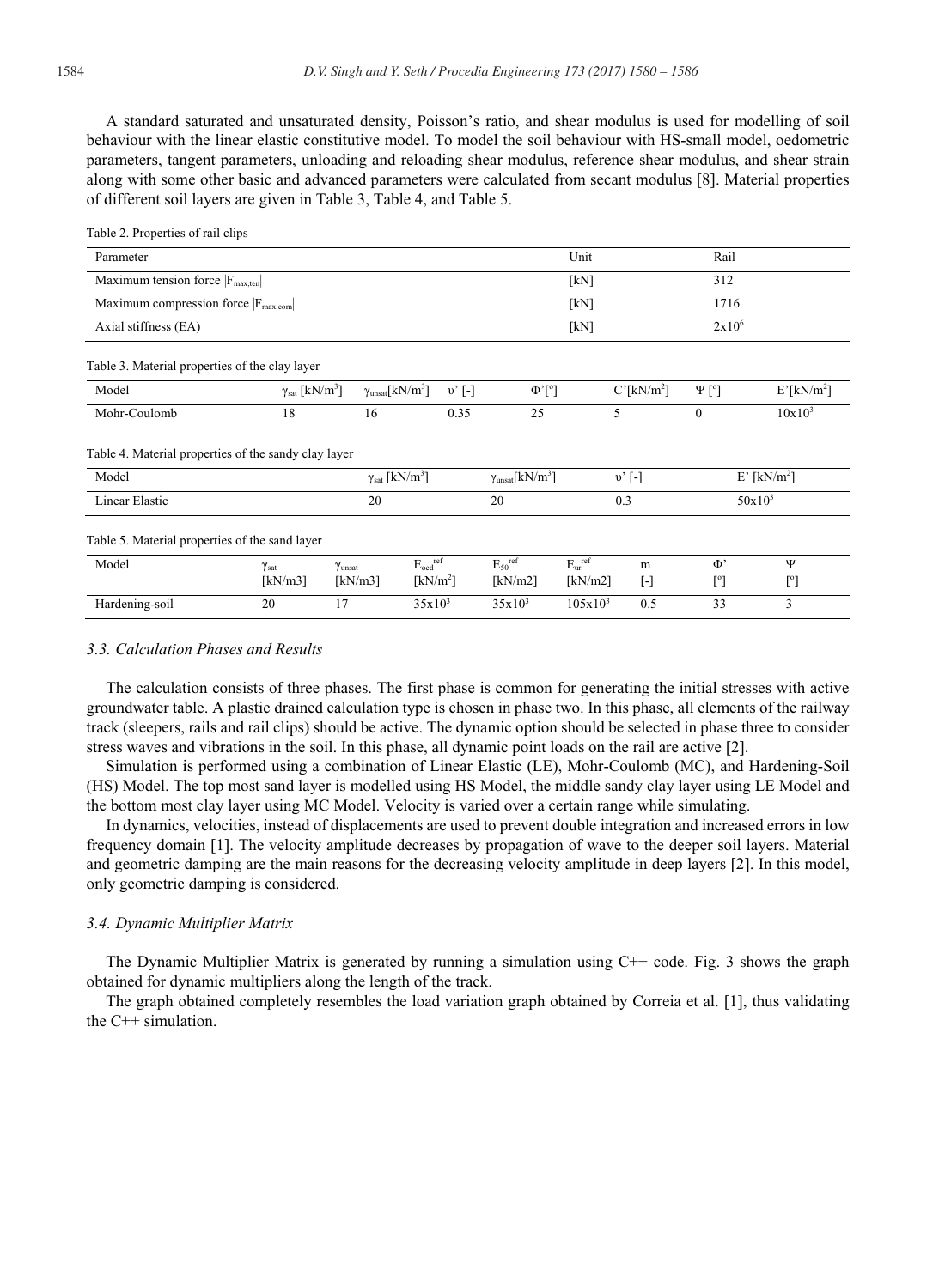

Fig. 3. Loading for the train moving at v=90 km/h.

# *3.5. Results*

The results obtained can be used for qualitative assessment of variation of vertical velocity and PGV, for validating the mathematical simplifications and subsequent assumptions, and for calibrating the given soil profile to soil strata at the site where prediction of these factors is required.

Once calibrated, the proposed PLAXIS model can be used to predict the settlement, PGV, and other important parameters of consideration by simulating site conditions.

# **4. Conclusions**

The mathematical approach of the 2D model presented by Correia et al. is extended to 3D, in order to generate the dynamic multiplier matrix. This matrix is imported to PLAXIS to precisely simulate the moving load conditions produced by underground moving trains. Various parameters can be obtained directly from PLAXIS results. This paper concludes that modelling can be effectively simulated in 3D FEM.



Fig. 4. Height variation of Vz from the top of the tunnel.